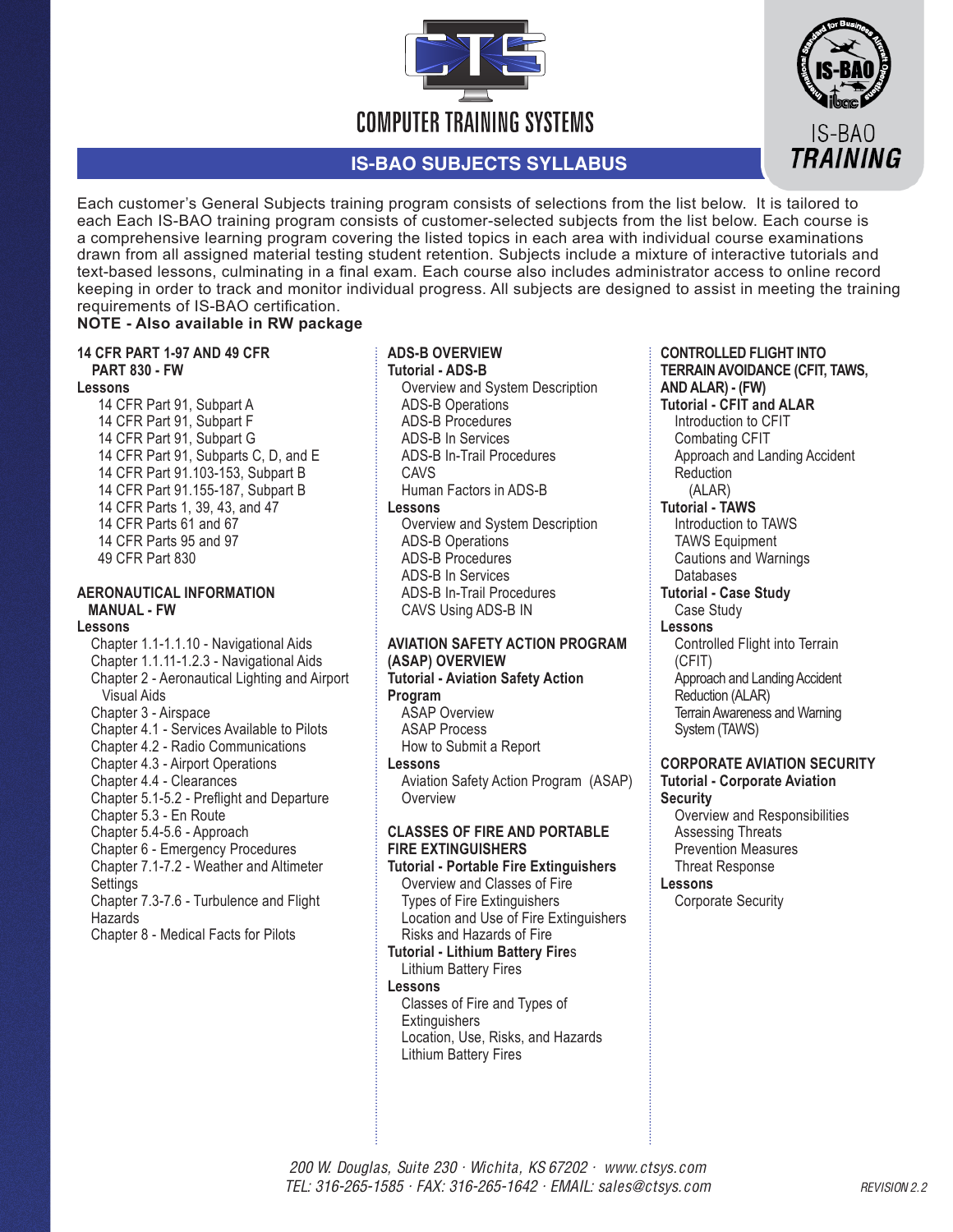## **CRM-ADM - FIXED WING Tutorial - CRM - FW** Crew Resource Management Authority of the PIC CRM Skills Communication Processes Building and Maintaining a Flight Team Workload and Time Management Situational Awareness Fatigue: Effects and Reduction **Strategies** Stress: Effects and Reduction **Strategies Tutorial - ADM - FW** What is ADM? Risk Management Operational Pitfalls Applying ADM **Tutorial - Case Study** Case Study **Lessons**  Authority of the Pilot-in-Command **Communication** Team Building Workload and Time Management Situational Awareness Fatigue - Effects and Reduction Stress - Effects and Reduction Aeronautical Decision Making Risks and Operational Pitfalls **HAZMAT - WILL CARRY OR WILL NOT CARRY Tutorial - Label Identification** Introduction Class 1 Class 2 Class 3 Class 4 Class 5 Class 6 Class 7 Class 8 Class 9 Miscellaneous Labels, Placards, and Markings **Tutorial - Security Awareness** Introduction and Regulatory Requirements Recognizing Security Threats Responding to Security Threats **Lessons** General Philosophy Limitations List of Hazardous Materials Recognition of Undeclared Hazardous Materials Storage and Loading Procedures Pilot's Notification Provisions for Passengers and Crew Emergency Procedures Labeling and Marking Security Awareness

#### **LOWER THAN STANDARD TAKEOFF MINIMUMS Lessons**

**Regulations** RVR Requirements Use of Charts Runways and Taxiways HUD Takeoff Guidance

#### **PHYSIOLOGY AND FIRST AID (FW) Lessons**

Decompression Sickness CPR AED First Aid - Bleeding, Wounds, and Burns First Aid - Poison, Bites, and Stings First Aid - Serious Illnesses and Injuries Hyperventilation Hypoxia Spatial Disorientation Trapped Gases

#### **PERFORMANCE-BASED COMMUNICATION AND SURVEILLANCE (PBCS) Tutorial - ADS-C Overview**

ADS-C Overview **Tutorial - CPDLC - U.S. Domestic Operations** CPDLC - U.S. Domestic Operations **Tutorial - CPDLC Overview** CPDLC Overview **Tutorial - PBCS Overview** PBCS Overview, Approvals, and Authorizations **Lessons** PBCS CPDLC - Domestic Operations CPDLC - Oceanic & Remote ADS-C

## **PERFORMANCE-BASED NAVIGATION (PBN) Tutorial - PBN Overview** Introduction to Performance-Based **Navigation** Aircraft and Operational Approvals RNAV Operations, U.S. Terminal and En Route Area RNP Operations, Terminal, En Route, and Approach **Tutorial - RNP APCH and Baro-VNAV** RNP APCH and Baro-VNAV **Tutorial - B-RNAV and P-RNAV** Guidance for B-RNAV and P-RNAV in European Airspace **Tutorial - RNP AR** RNP Procedures with AR **Lessons**  PBN Overview (RNP and RNAV) RNP APCH and Baro-VNAV B-RNAV and P-RNAV RNP AR